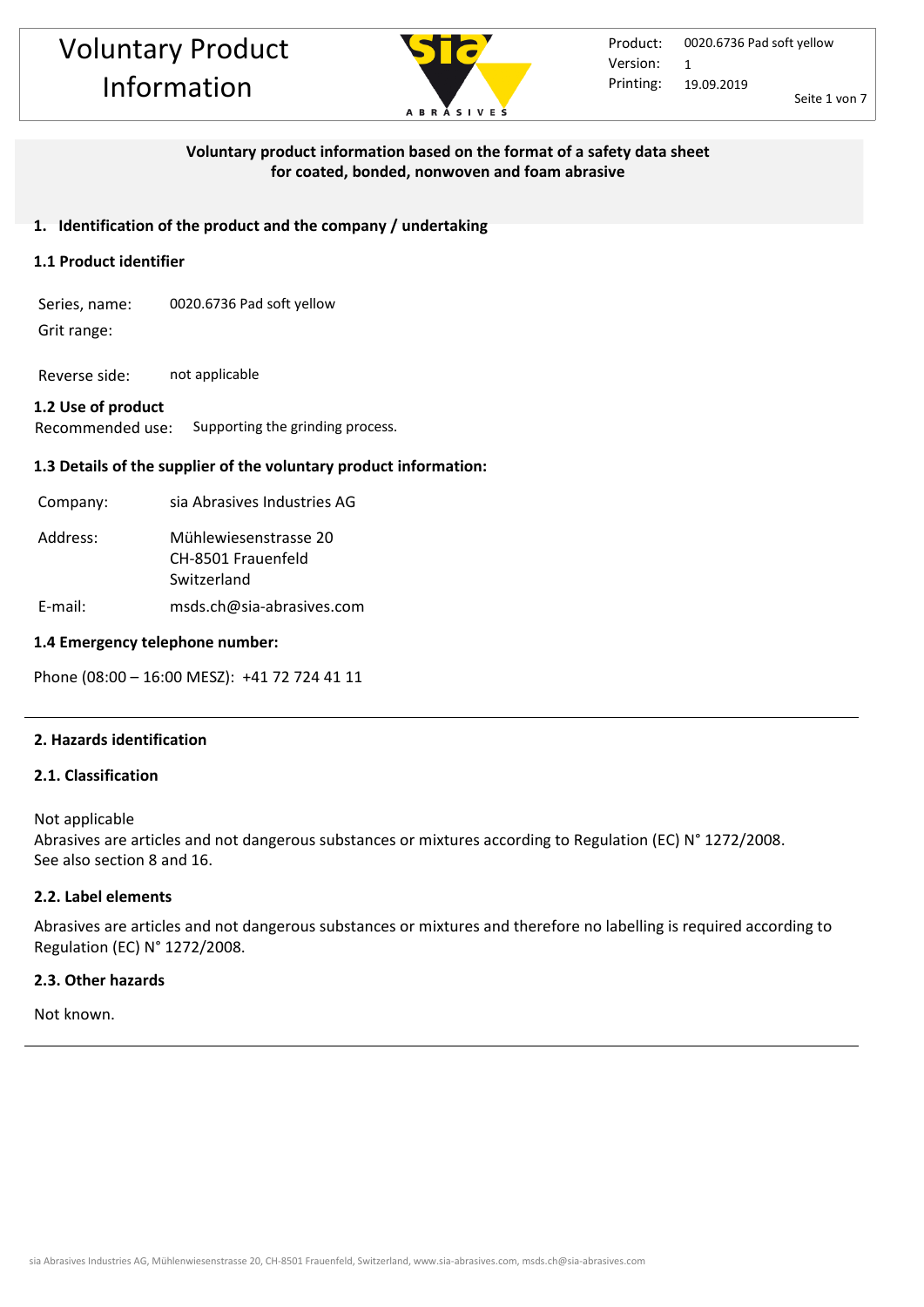

## **3. Composition/information on ingredients**

The product contains the following ingredients which are classified according to Regulation (EC) Nr. 1272/2008 or for which a community occupational exposure limit value exists:

| Substance | $EC-N^\circ$   | $CAS-No$                       | REACH Reg. N <sup>o</sup>   Conc. (%) | Classification acc. to Regulation (EC) N° |                          |
|-----------|----------------|--------------------------------|---------------------------------------|-------------------------------------------|--------------------------|
|           | (if available) | $\vert$ (if available) $\vert$ | (if available)                        | 1272/2008                                 |                          |
|           |                |                                |                                       | Hazard classes /<br>hazard categories     | <b>Hazard statements</b> |
|           |                |                                |                                       |                                           |                          |

Nothing to declare

(for full text of H-phrases see section 16)

**Remark** No PDMS (silicone-oils) present in this product

## **4. First aid measures**

See also section 8 and 16

#### **4.1. Description of first aid measures**

Inhalation

Not possible, due to the form of the product. If dust is inhaled, move person to fresh air. If breathing is difficult, have qualified personnel administer oxygen. Seek medical attention if irritation or other symptoms persist.

#### Eye contact

Remove contact lenses if present and easy to do so. Flush eyes thoroughly with large amounts of water, holding eyelids open. If irritation persists, seek medical attention.

#### Skin contact

Wash skin with soap and water. If irritation or other symptoms develop, seek medical attention. sist.

Ingestion

Not likely, due to the form of the product. In the event of, do not induce vomiting. Rinse mouth with water. Seek medical attention if a large amount is swallowed or if you feel unwell..

## **4.2. Most important symptoms and effects, both acute and delayed**

Not known, but dust may cause eye and respiratory irritation. Prolonged inhalation of high concentration of dust may cause adverse effects on the lungs.

## **4.3. Indication of any immediate medical attention and special treatment needed**

Not relevant. Treat symptomatically.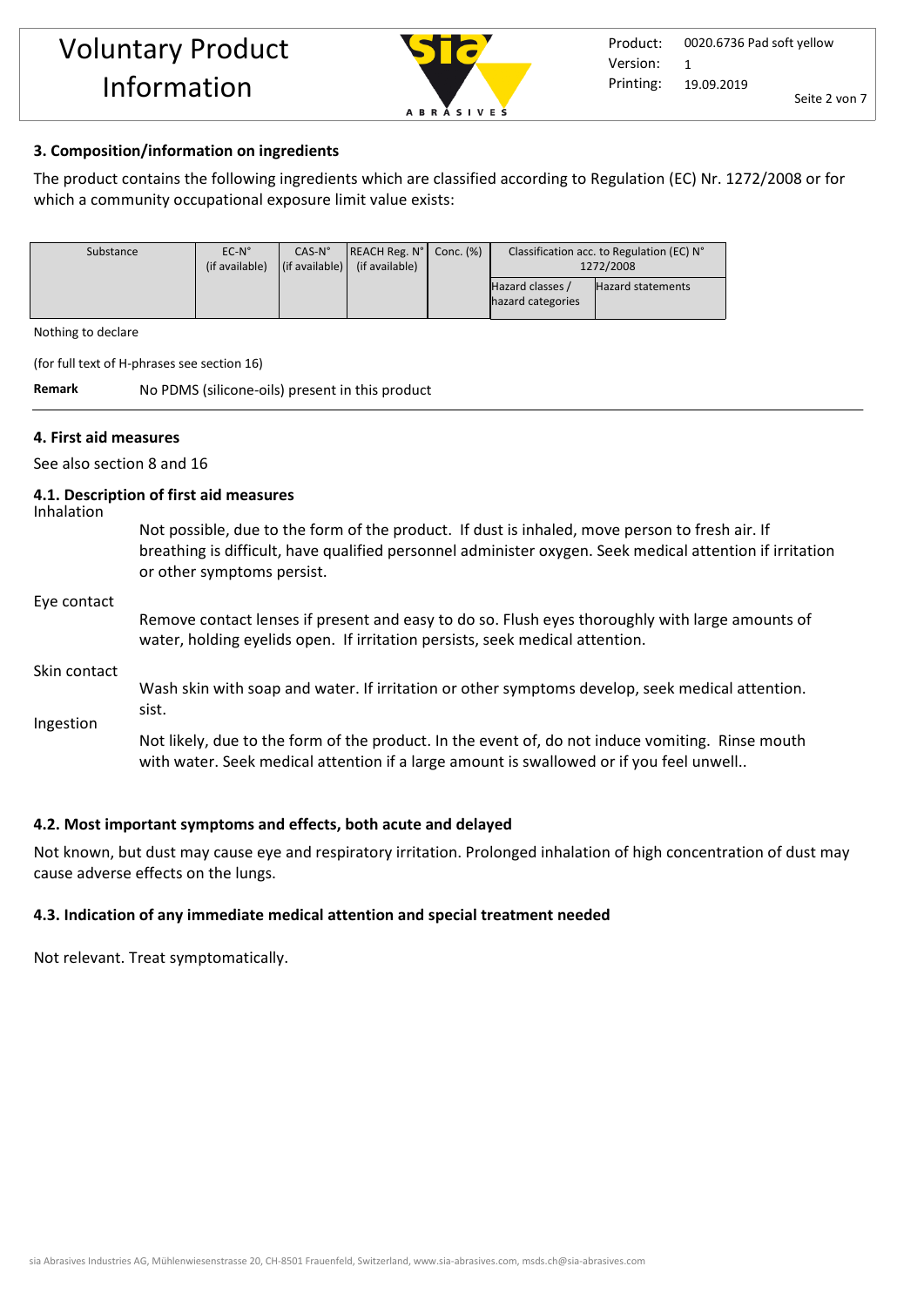

#### **5. Fire fighting measures**

#### **5.1. Extinguishing media:**

Extinguishing media: water, foam, sand, powder or C02 as appropriate for surrounding materials.

#### **5.2. Special hazards arising from the product**

Toxic fumes may occur. Use respiratory protective equipment.

#### **5.3. Special protective equipment and precautions for fire-fighters**

Extinguishing materials should be selected according to the surrounding area.

#### **6. Accidental release measures**

Not applicable.

#### **7. Handling and storage**

Follow instructions of grinding machine manufacturers and the relevant national regulations. In addition, observe the safety recommendations of the manufacturer.

#### **8. Exposure controls/personal protection**

#### **8.1. Control parameters**

Before grinding it is recommended to perform a risk assessment and to use personal protection equipment accordingly.

Occupational exposure limit values and/or biological limit values.

Keep exposure to the following components under surveillance. (Observe also the regional official regulations

**Abbreviation:** e: inhalable / einatembar a: respirable / alveolengängig NA: not applicable / nicht zutreffend

#### **EUROPE:**

Longterm: The employee's average airborne exposure in any 8-hour work shift of a 42-hour work week which shall not be exceeded. Shortterm: Maximum exposure of four 15min periods per 8 hour shift, with at least 60 minutes between exposure periods

Note: Hazardous dust of the workpiece material may be generated during grinding and/or sanding operations. National regulations for dust exposure limit values have to be taken into consideration.

## **8.2. Exposure controls**

#### **8.2.1. Individual protection measures**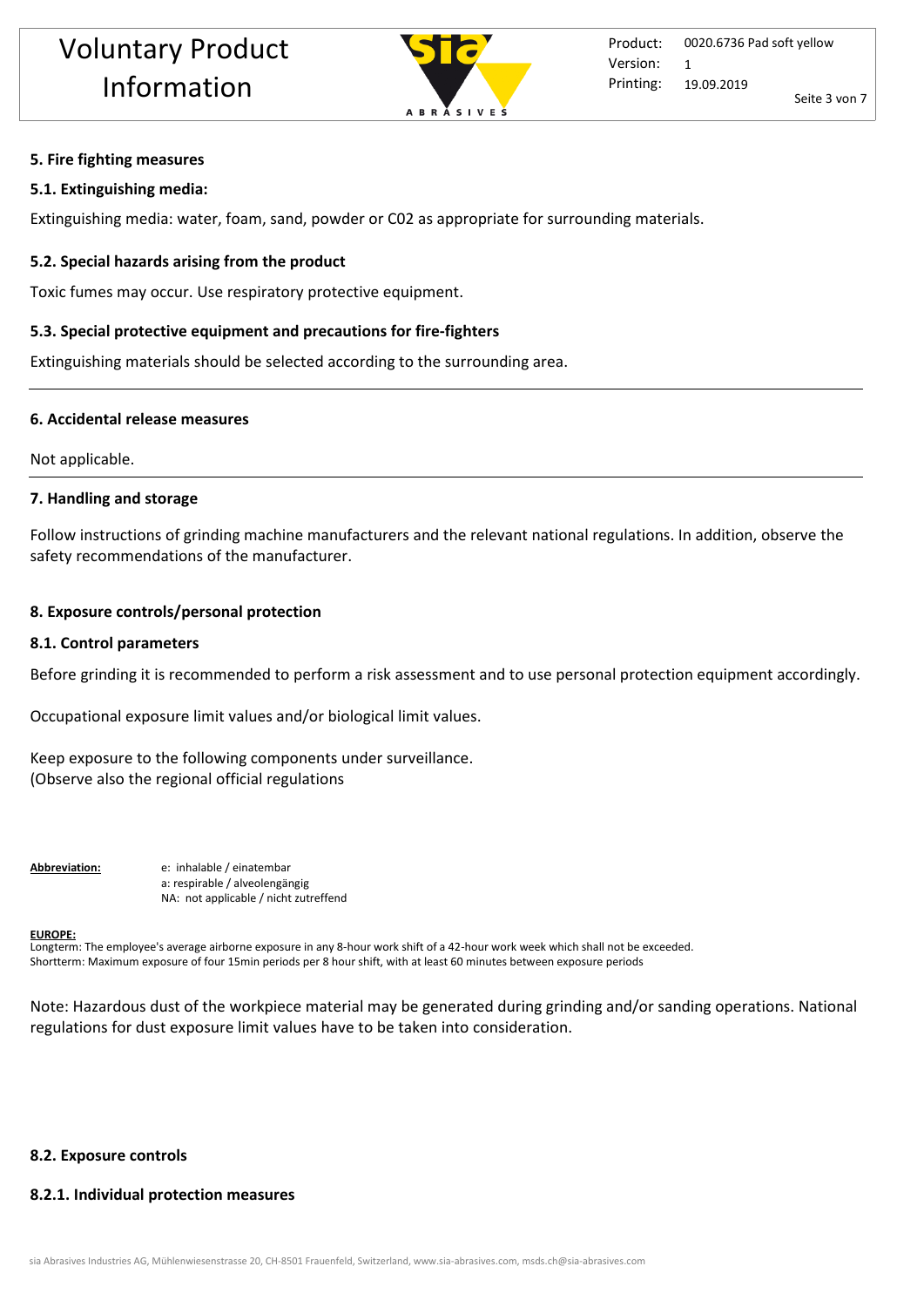

## **8.2.1.1. Respiratory protection**

Use respiratory protective equipment (type depends on specific application and material being ground)

## **8.2.1.2. Hand protection**

Wear protective gloves (type depends on specific application and material being ground)

## **8.2.1.3. Eye protection**

Wear protective goggles or face shield (type depends on specific application and material being ground)

## **8.2.1.4. Hearing protection**

Use hearing protection (type depends on specific application and material being groun)

## **8.2.1.5. Body protection**

Use protective clothing (type depends on specific application and material being ground)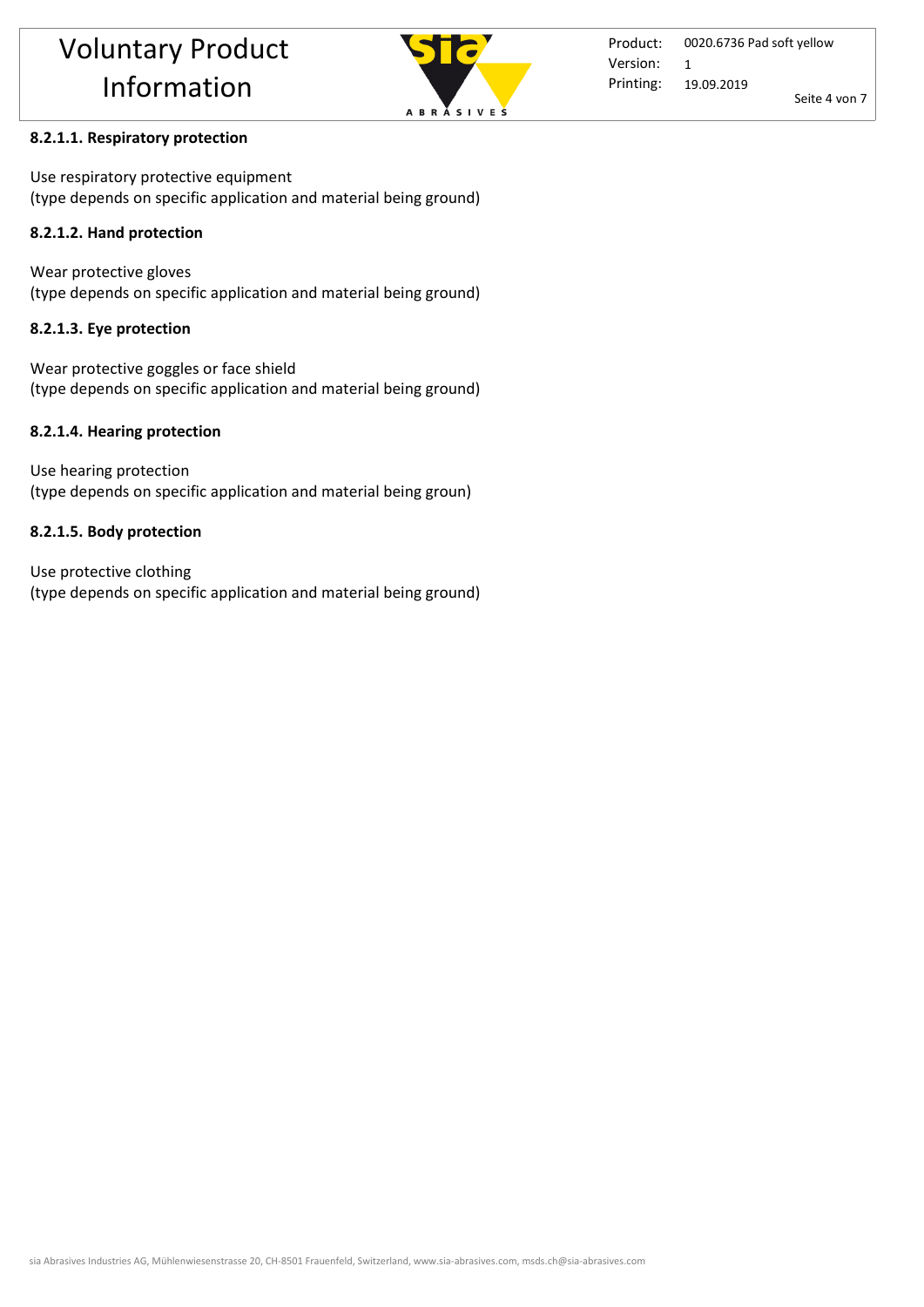

Product: Printing: 0020.6736 Pad soft yellow 19.09.2019 Seite 5 von 7 Version: 1

## **9. Physical and chemical properties**

#### **9.1. Information on basic physical and chemical properties**

| <b>General Physical Form</b>             | Abrasives Product |  |  |
|------------------------------------------|-------------------|--|--|
| Product Apperance                        | Solid product     |  |  |
| Grade                                    |                   |  |  |
| Color                                    | yellow            |  |  |
| Odor                                     | No odor           |  |  |
| Odor Threshold                           | Not applicable    |  |  |
| pH                                       | Not applicable    |  |  |
| Melting point                            | Not applicable    |  |  |
| Boiling point                            | Not applicable    |  |  |
| Flash point                              | Not applicable    |  |  |
| Evaporation rate                         | Not applicable    |  |  |
| Flammable Limits (LEL)                   | Not applicable    |  |  |
| Flammable Limits (UEL)                   | Not applicable    |  |  |
| Vapor density                            | Not applicable    |  |  |
| Specific gravity                         | Not applicable    |  |  |
| Solubility in Water                      | Not applicable    |  |  |
| Solubility non Water                     | Not applicable    |  |  |
| Partition coefficient: n-octanol / water | Not applicable    |  |  |
| Autoignition temperature                 | Not applicable    |  |  |
| Decomposition temperature                | Not applicable    |  |  |
| Viscosity                                | Not applicable    |  |  |

## **9.2. Other information**

None

#### **10. Stability and reactivity**

#### **10.1. Reactivity**

Product is stable when handled or stored correctly

#### **10.2. Chemical stability**

No decomposition in normal use.

## **10.3. Possibility of hazardous reactions**

No dangerous reactions known.

#### **10.4. Conditions to avoid**

Product is stable when handled or stored correctly. 

#### **10.5. Incompatible materials**

No dangerous reactions known.

#### **10.6. Hazardous decomposition products**

None known. At temperatures exceeding 250° C hazardous or toxic decomposition products may be generated – see section 5.2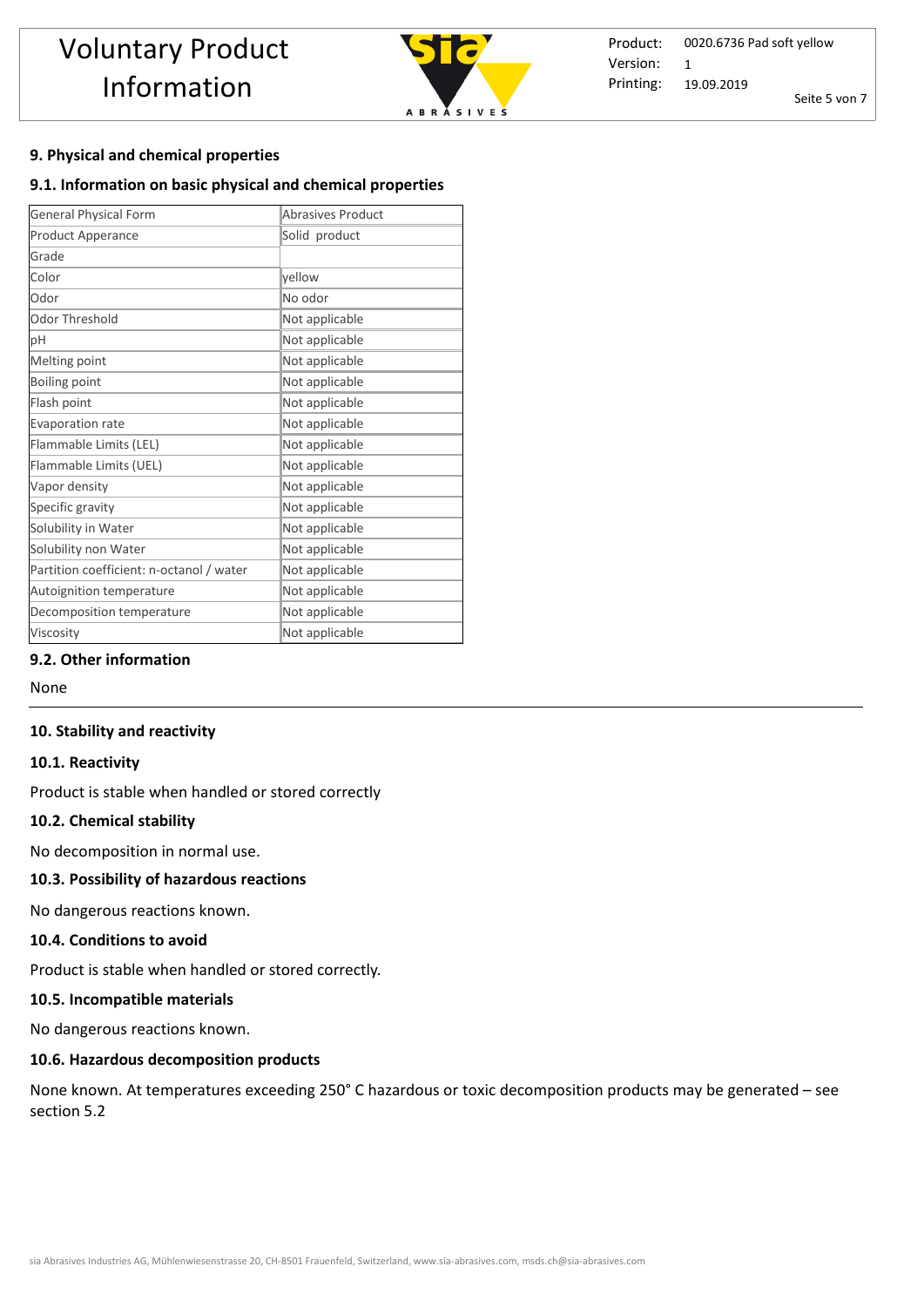

## **11. Toxicological information**

#### **11.1. Information on acute effects of exposure**

No toxicological effects if inhaled or swallowed or with eye or skin contact are known. See also section 8.

#### **12. Ecological information**

#### **12.1. Toxicity**

No effects known.

#### **12.2. Persistence and degradability**

No biodegradable potentials known.

#### **12.3. Bioaccumulative potential**

No potentials known.

#### **12.4. Mobility in soil**

No potentials known.

#### **12.5. Results of PBT and vPvB assessment**

Not relevant.

## **12.6. Other adverse effects**

No effects known.valuated.

#### **13. Disposal considerations**

#### **13.1. Waste treatment methods**

Dispose in accordance with all local, state and national regulations. Local regulations may be more stringent than regional and national requirements. It is the responsibility of the waste generator to determine the toxicity and physical characteristics of the material to determine the proper waste identification and disposal in compliance with applicable regulations.

#### **13.1.2. Product**

Follow national and regional regulations.

Due to the ingredients and properties disposal as non hazardous waste (2000/532/EC) is possible if no hazardous materials are added to the abrasives. (EWC – Nr. 120121),